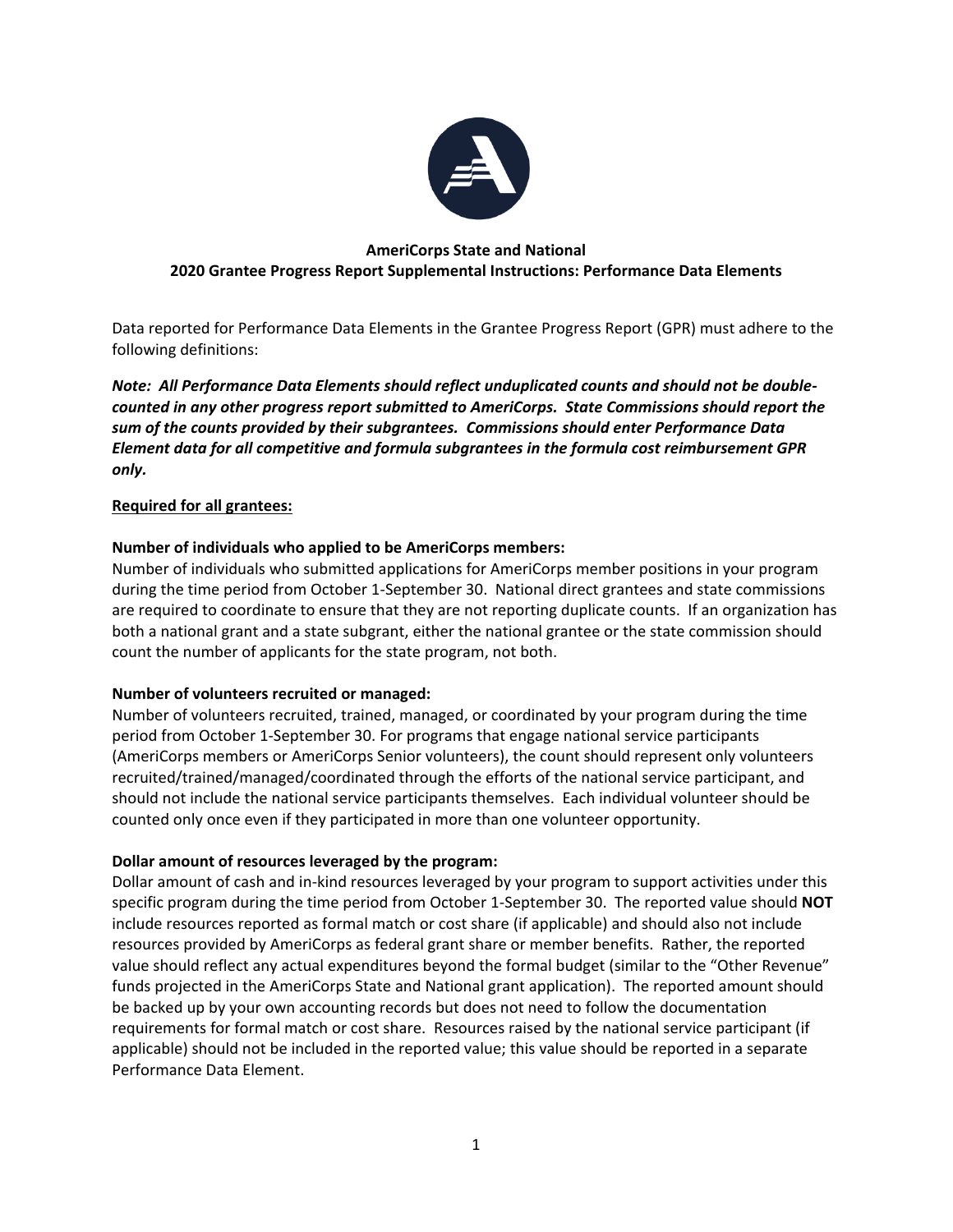# **Required for all grantees for whom the indicator is relevant\* to their program model:** *\*relevant = something that is a significant part of a grantee's program design and Theory of Change*

### **Number of hours served by recruited or managed volunteers:**

Total number of hours served by volunteers that were recruited, trained, managed, or coordinated by your program during the time period from October 1-September 30. For programs that engage national service participants (AmeriCorps members or AmeriCorps Senior volunteers), the count should represent only hours served by volunteers recruited and/or supported through the efforts of the national service participant, and should not include hours served by the national service participants themselves.

### **Number of individuals affected by disaster served:**

Number of individuals that received support or assistance from your program in the areas of disaster response (immediate actions to save lives, protect property and the environment, and/or meet basic human needs) and/or disaster recovery (longer-term care or restoration) during the time period from October 1-September 30. For programs that engage national service participants (AmeriCorps members or AmeriCorps Senior volunteers), the count should represent only individuals supported or assisted through the efforts of the national service participant, and should not include the national service participants themselves. Each individual should be counted only once even if they were assisted on more than one occasion.

### **Number of individuals assisted in preparing for disasters:**

Number of individuals that received support or assistance from your program in the area of disaster preparation (planning, training, educating, and/or increasing capability in advance of potential disasters) during the time period from October 1-September 30. For programs that engage national service participants (AmeriCorps members or AmeriCorps Senior volunteers), the count should represent only individuals supported or assisted through the efforts of the national service participant, and should not include the national service participants themselves. Each individual should be counted only once even if they were assisted on more than one occasion.

#### **Number of children and youth served:**

Number of children and/or youth that receive support or assistance from your program during the time period from October 1-September 30. For programs that engage national service participants (AmeriCorps members or AmeriCorps Senior volunteers), the count should represent only individuals supported or assisted through the efforts of the national service participant, and should not include the national service participants themselves. Each individual should be counted only once even if they were assisted on more than one occasion.

#### **Number of individuals receiving job training or placement:**

Number of individuals that received support or assistance from your program in the areas of job readiness/job skills training or job placement during the time period from October 1-September 30. For programs that engage national service participants (AmeriCorps members or AmeriCorps Senior volunteers), the count should represent only individuals supported or assisted through the efforts of the national service participant, and should not include the national service participants themselves. Each individual should be counted only once even if they were assisted on more than one occasion.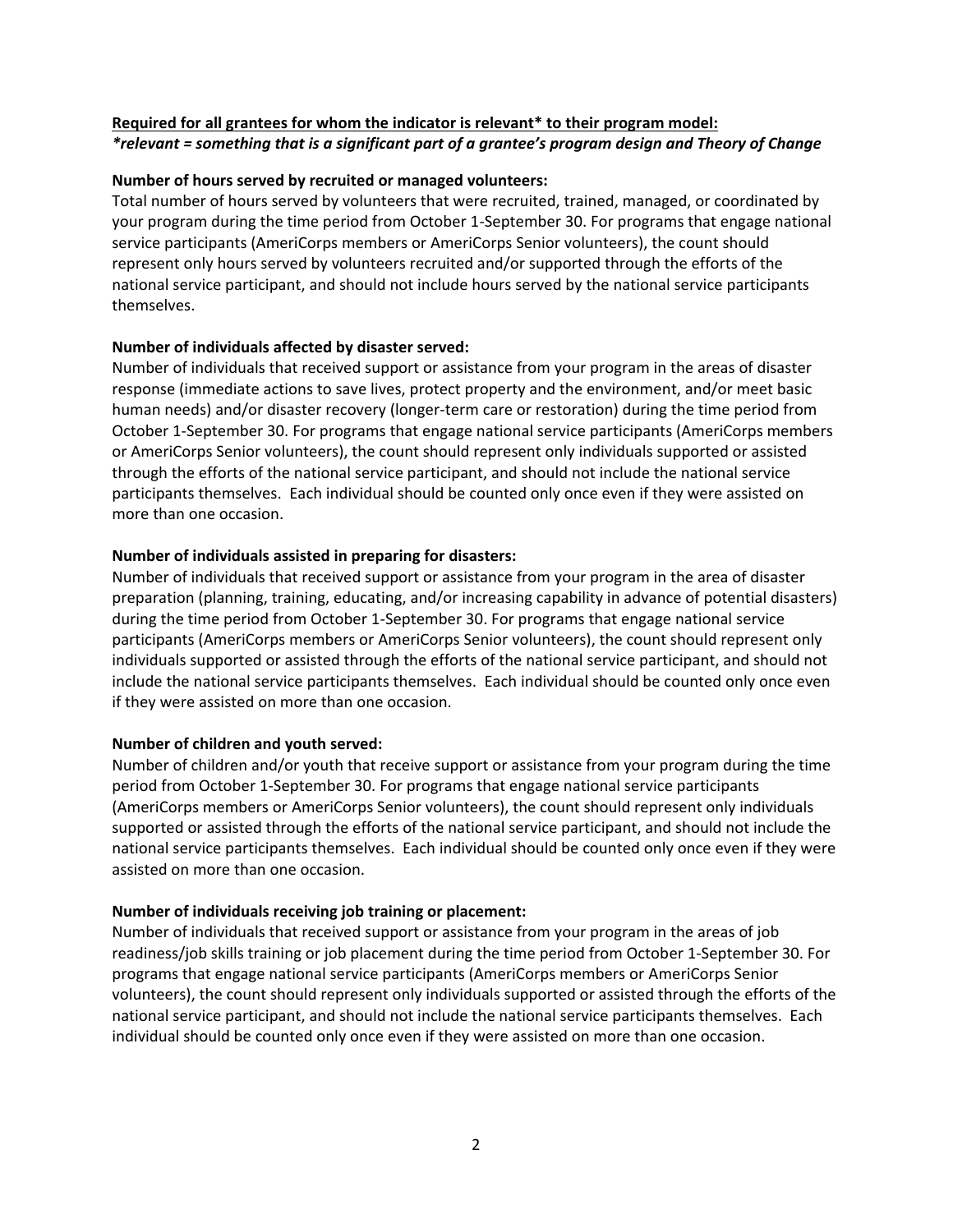#### **Number of individuals receiving independent living services:**

Number of individuals, including seniors and persons with disabilities, that received support or assistance from your program to facilitate independent living during the time period from October 1- September 30. For programs that engage national service participants (AmeriCorps members or AmeriCorps Senior volunteers), the count should represent only individuals supported or assisted through the efforts of the national service participant, and should not include the national service participants themselves. Each individual should be counted only once even if they were assisted on more than one occasion.

### **Number of veterans served:**

Number of veterans of the U.S. Armed Services that received support or assistance from your program during the time period from October 1-September 30. For programs that engage national service participants (AmeriCorps members or AmeriCorps Senior volunteers), the count should represent only veterans supported or assisted through the efforts of the national service participant, and should not include the national service participants themselves. Each individual veteran should be counted only once even if they were assisted on more than one occasion.

### **Number of veteran family members served:**

Number of veteran family members (persons related by blood, marriage or adoption to a veteran of the U.S. Armed Services, including one who is deceased) that received support or assistance from your program during the time period from October 1-September 30. For programs that engage national service participants (AmeriCorps members or AmeriCorps Senior volunteers), the count should represent only family members supported or assisted through the efforts of the national service participant, and should not include the national service participants themselves. Each family member should be counted only once even if they were assisted on more than one occasion.

#### **Number of military family members served:**

Number of military family members (persons related by blood, marriage or adoption to an active duty member of the U.S. Armed Services, including National Guard members, reservists, and wounded warriors) that received support or assistance from your program during the time period from October 1- September 30. For programs that engage national service participants (AmeriCorps members or AmeriCorps Senior volunteers), the count should represent only family members supported or assisted through the efforts of the national service participant, and should not include the national service participants themselves. Each family member should be counted only once even if they were assisted on more than one occasion.

#### **Number of active duty military members served:**

Number of active duty members of the U.S. Armed Services (including National Guard members, reservists, and wounded warriors) that received support or assistance from your program during the time period from October 1-September 30. For programs that engage national service participants (AmeriCorps members or AmeriCorps Senior volunteers), the count should represent only active duty Armed Service members supported or assisted through the efforts of the national service participant, and should not include the national service participants themselves. Each active duty military member should be counted only once even if they were assisted on more than one occasion.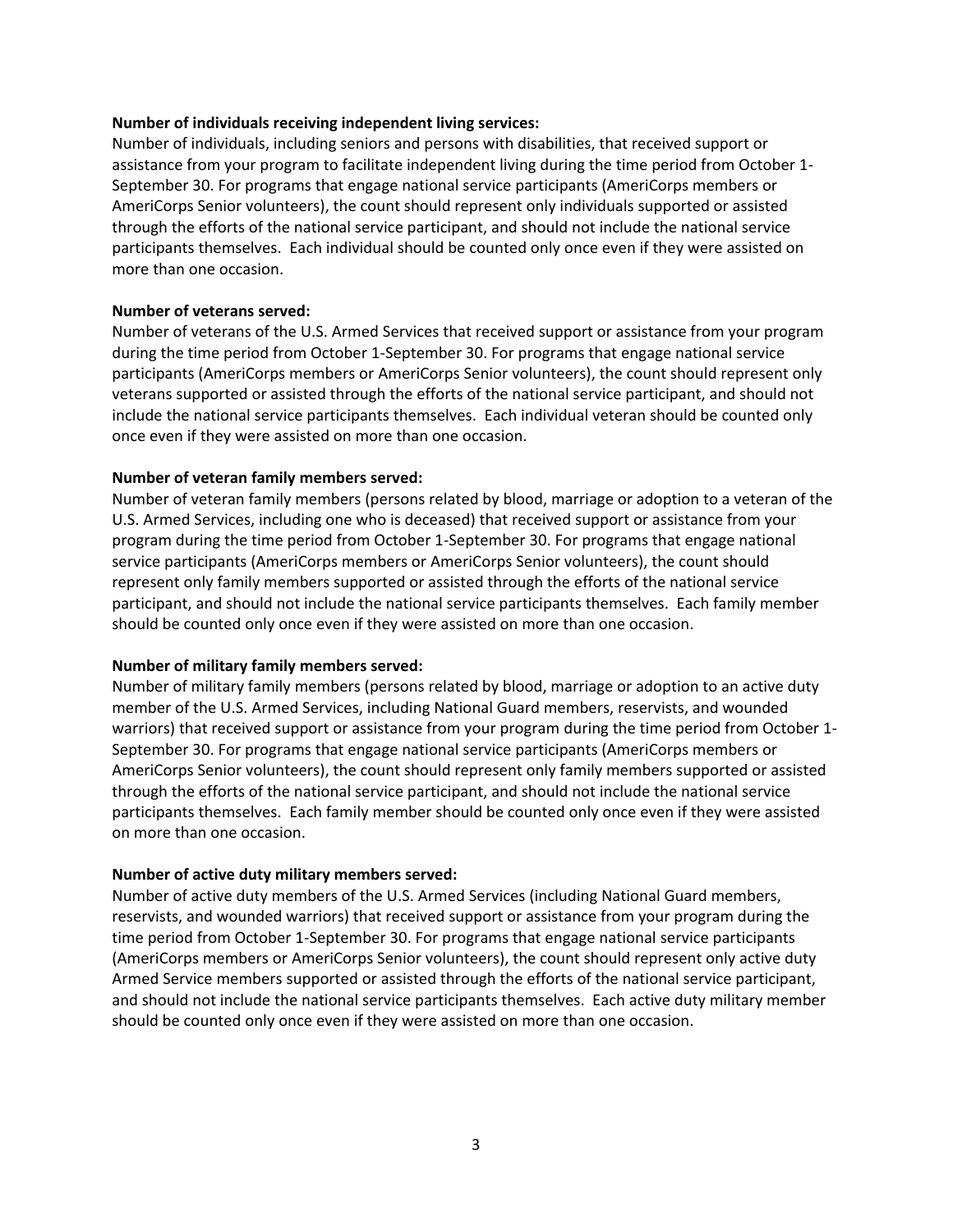### **Dollar amount of resources leveraged by national service participants:**

Dollar amount of cash and in-kind resources raised directly by national service participants (AmeriCorps members or AmeriCorps Senior volunteers) to support activities under this specific program during the time period from October 1-September 30. The reported value should **NOT** include resources reported as formal match or cost share (if applicable) and should also not include resources provided by AmeriCorps as federal grant share or member benefits. Resources raised by program staff should not be included in the reported value; this value should be reported in a separate Performance Data Element.

## **Number of acres of public land supported:**

Number of acres of public land treated by your program for the purpose of improving the condition of the land during the time period from October 1-September 30. For programs that engage national service participants (AmeriCorps members or AmeriCorps Senior volunteers), the count should represent only acres of land treated through the efforts of the national service participant. Each acre should be counted only once even if it was treated on more than one occasion.

### **Number of individuals receiving opioid/drug intervention services:**

Number of individuals who received services in prevention, treatment, or post-treatment of opioid or other drug use/abuse during the time period from October 1-September 30. For programs that engage national service participants (AmeriCorps members or AmeriCorps Senior volunteers), the count should represent only individuals supported or assisted through the efforts of the national service participant, and should not include the national service participants themselves. Each individual should be counted only once even if they were assisted on more than one occasion.

### **Optional for all grantees:**

## **Number of previously unemployed AmeriCorps members\* who gain employment:**

Number of AmeriCorps members who were unemployed prior to their term of service and who secure employment during the time period from October 1-September 30. In order to be counted, previously unemployed members must secure employment during their term of service or within 90 days after finishing their service term. Only AmeriCorps members who successfully complete their term of service OR who leave service due to compelling personal circumstances (see 45 CFR §2522.230) may be counted. "Secure employment" refers to paid, regular employment or serving in the military/national guard. Admission to another term of AmeriCorps service does not meet the definition of employment.

## **Number of veterans serving as AmeriCorps members\* who gain employment:**

Number of veterans of the U.S. Armed Services who secure employment during the time period from October 1-September 30. In order to be counted, veteran members must secure employment during their term of service or within 90 days after finishing their service term. Only AmeriCorps members who successfully complete their term of service OR who leave service due to compelling personal circumstances (see 45 CFR §2522.230) may be counted. "Secure employment" refers to paid, regular employment or serving in the military/national guard. Admission to another term of AmeriCorps service does not meet the definition of employment.

# *\*Individuals who were previously unemployed AND are veterans should be counted under both of these Performance Data Elements*